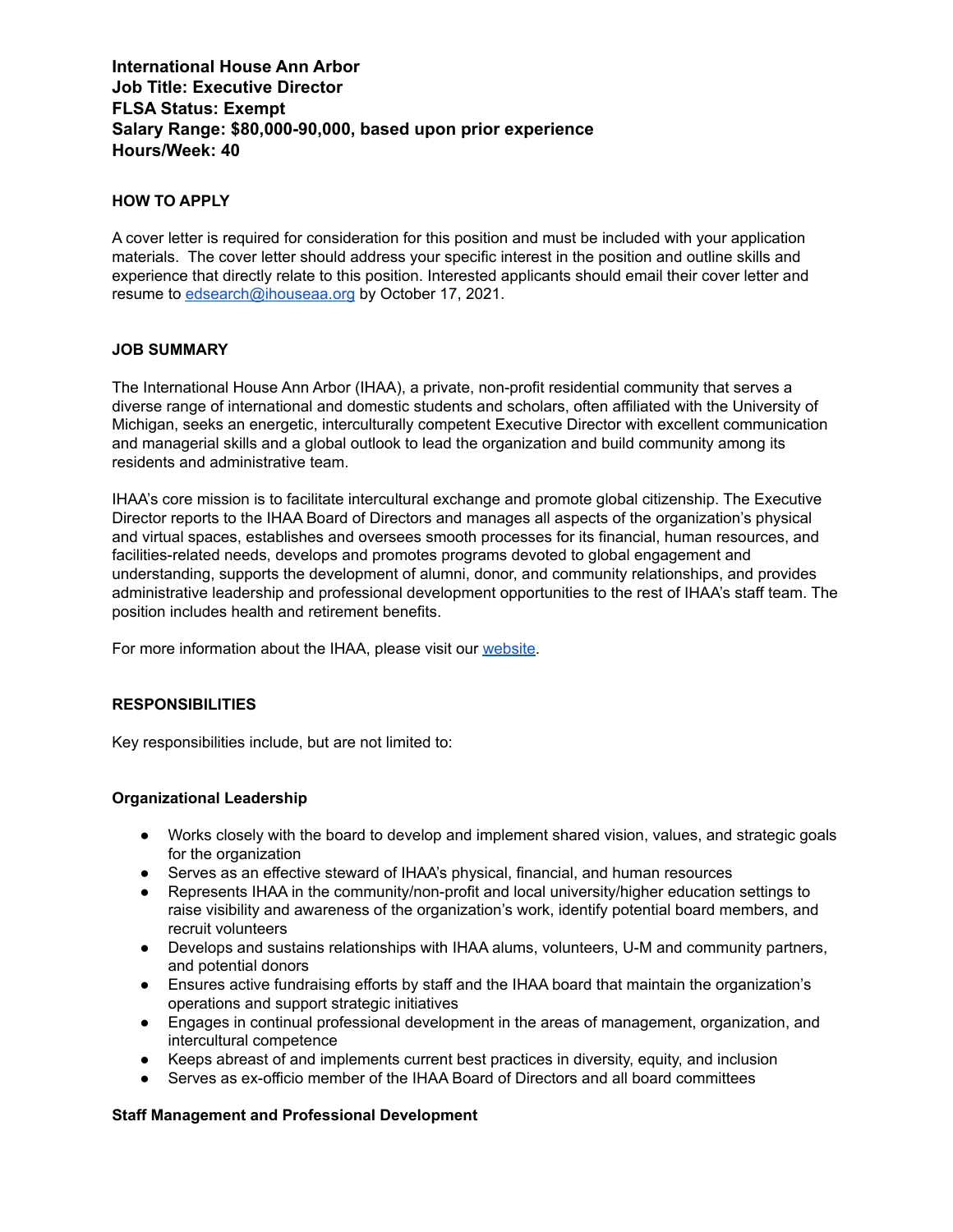- Works as part of a highly collaborative, collegial staff to enable the organization to achieve its mission and vision
- Develops and consistently implements clear, comprehensive office policies and procedures
- Hires, directs and supervises full-time, part-time, intern, and student employees to meet the staffing needs of IHAA's residential and educational program, following inclusive hiring practices to ensure a diverse pool of applicants that reflect the broader community
- Plans and leads regular all-staff and individual staff meetings to ensure that staff voices are heard and multiple viewpoints are considered when making important decisions
- Conducts annual performance reviews and appropriate goal-setting with every full- and part-time permanent employee, and works with each employee to achieve those goals and monitor progress
- Engages in regular, sustained team building activities to build community among staff and support a positive work culture in which all staff are able to contribute to the full extent of their abilities
- Fosters productive and professional relationships between IHAA staff and board of directors

# **Operations/Housing**

- Works with the board's Finance Committee to develop and implement an annual budget, develop strategic financial goals, set rents, and conduct regular audits to identify and address potential financial risks to the organization
- Ensures the maintenance and ongoing updates/improvement of IHAA's housing facilities so that they are safe, attractive and comfortable for current and prospective residents
- Develops and oversees the implementation of an effective marketing strategy to publicize IHAA's housing and programming globally to maintain full occupancy
- Assures IHAA's compliance with all relevant legal, financial, and governmental regulations and requirements governing non-profits
- Supervises an efficient bookkeeping and leasing systems that follows best practices in financial and risk management and ensures compliance required to maintain iHAA's tax-exempt status
- Ensures that IHAA technology is up to date and effectively serves its residents and staff
- Ensures that the IHAA website is visually appealing with up to date and accurate content

# **Educational/Intercultural Programming**

- Works with IHAA staff and board to develop engaging, interculturally competent programming that enriches its residents' living experience and is in line with the organization's core mission and values
- Seek out relationships with other entities and individuals with similar missions at U-M and in local cultural, national, faith/spiritual communities to share ideas and collaborate on programming
- Oversees marketing/outreach promotion of IHAA programs to residents, U-M, and community audiences

# **REQUIRED QUALIFICATIONS**

A successful candidate will be interested in and adept at supporting a wide range of department processes and will demonstrate the initiative to suggest, develop and enact improvements to our programs and procedures. This person should be flexible and comfortable with a reasonable level of change that is essential to IHAA's success.

- Bachelor's degree with extensive professional experience.
- Four + years of progressively responsible administrative experience
- Executive leadership experience, including budgeting, planning, and staff performance management
- Experience and/or training in intercultural communication or related field
- Familiarity with best practices in fundraising/donor relationship development
- Familiarity with outreach/marketing principles
- Excellent written and oral communication skills
- Demonstrated ability to handle highly confidential and sensitive matters or materials